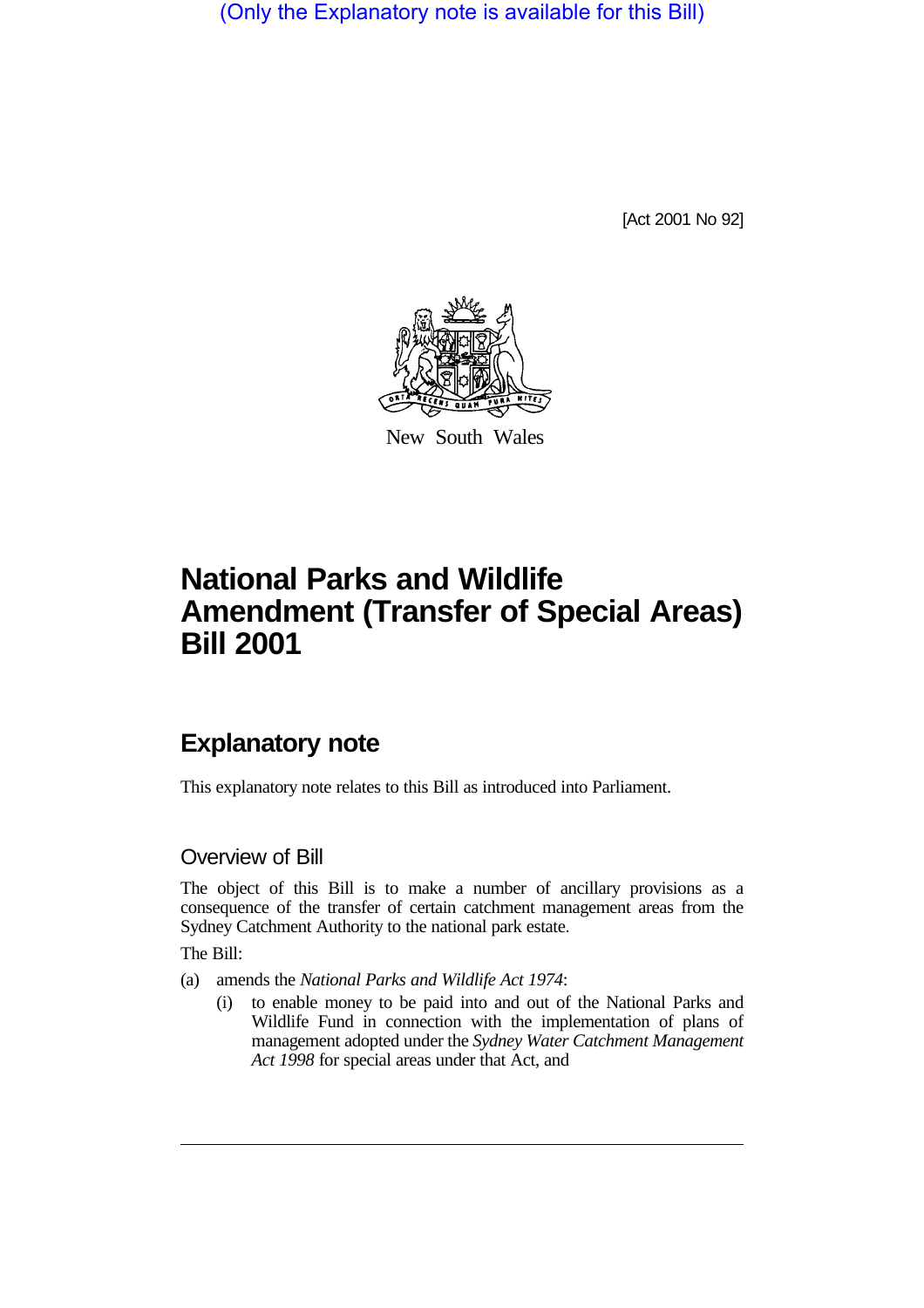National Parks and Wildlife Amendment (Transfer of Special Areas) Bill 2001 [Act 2001 No 92]

Explanatory note

- (ii) to enable the Minister for the Environment to grant leases, licences, easements and rights of way over lands reserved or dedicated under the Act that are special areas under the *Sydney Water Catchment Management Act 1998* or the *Hunter Water Act 1991* so that the Sydney Catchment Authority, the Sydney Water Corporation or the Hunter Water Corporation may exercise its functions in relation to the lands concerned, and
- (b) amends the *Sydney Water Catchment Management Act 1998*:
	- (i) to enable the Director-General of National Parks and Wildlife to implement plans of management adopted under the Act for special areas, and
	- (ii) to enable the Authority and the Director-General to engage contractors (including government agencies) to assist them in such implementation.

The Bill also makes minor, consequential and ancillary amendments to both of those Acts.

#### Outline of provisions

**Clause 1** sets out the name (also called the short title) of the proposed Act.

**Clause 2** provides for the commencement of the proposed Act on a day or days to be appointed by proclamation.

**Clause 3** is a formal provision giving effect to the amendments to the *National Parks and Wildlife Act 1974* set out in Schedule 1.

**Clause 4** is a formal provision giving effect to the amendments to the *Sydney Water Catchment Management Act 1998* set out in Schedule 2.

# **Schedule 1 Amendment of National Parks and Wildlife Act 1974**

**Schedule 1 [1]** makes an amendment consequential on the amendment made by Schedule 1 [4].

**Schedule 1 [2]** amends section 138 to enable money received from the Sydney Catchment Authority in connection with the implementation of a plan of management for a special area under the *Sydney Water Catchment Management Act 1998* to be paid into the National Parks and Wildlife Fund.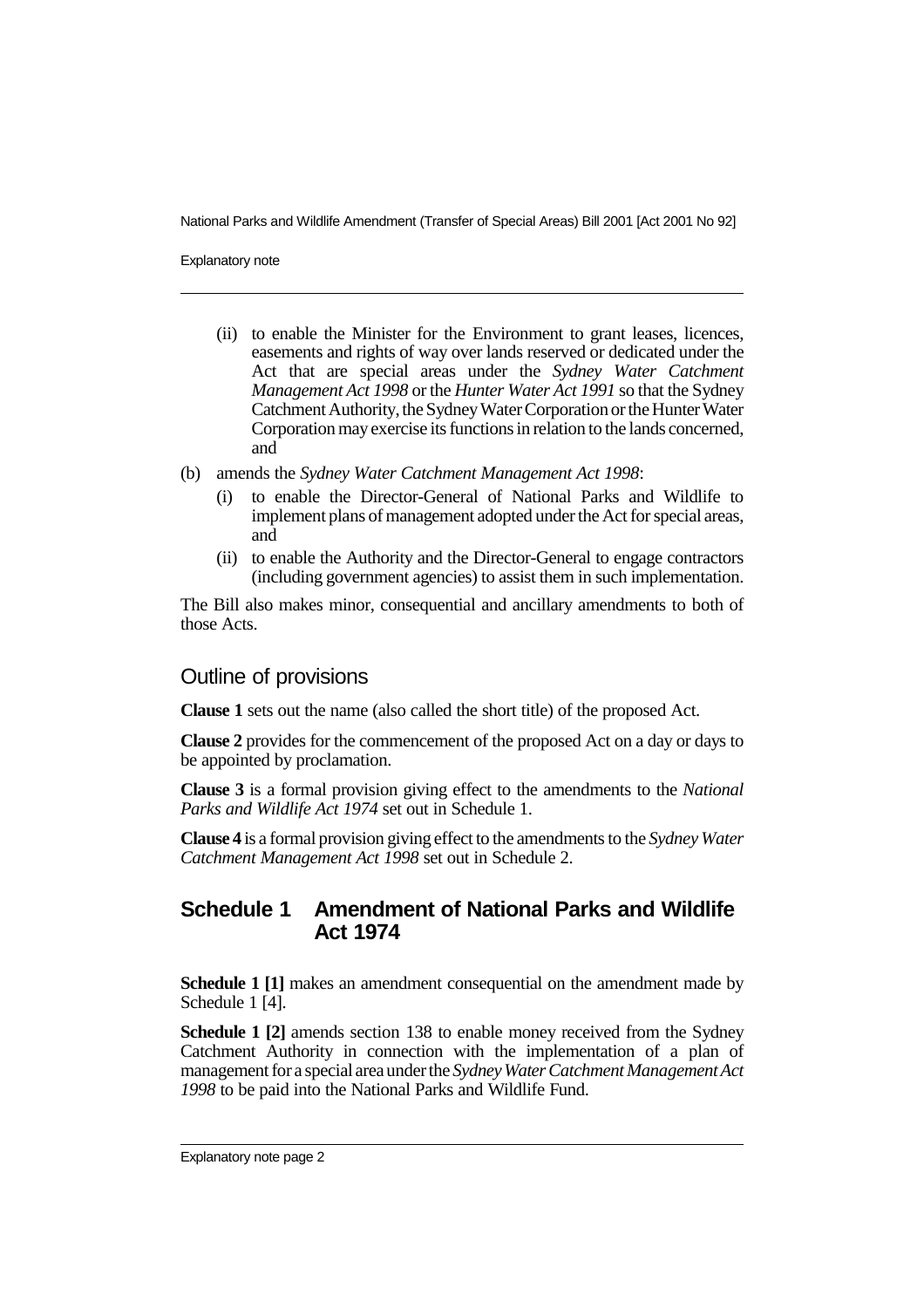National Parks and Wildlife Amendment (Transfer of Special Areas) Bill 2001 [Act 2001 No 92]

Explanatory note

**Schedule 1 [3]** amends section 139 to enable the costs of implementing such plans of management to be paid out of the Fund.

**Schedule 1 [4]** inserts a new section 153B that allows the Minister for the Environment to grant leases, licences, easements and rights of way over lands reserved or dedicated under the principal Act that are special areas under the *Sydney Water Catchment Management Act 1998* or the *Hunter Water Act 1991*, for the purpose of enabling the Sydney Catchment Authority, the Sydney Water Corporation or the Hunter Water Corporation to exercise its functions in relation to the lands concerned.

Under the proposed section, the Minister must not grant such a lease, licence, easement or right of way unless its purpose, duration and other relevant information is specified in a plan of management adopted under the principal Act for the lands concerned.

**Schedule 1 [5]** amends section 186 so as to require the fullest examination to be carried out before the Minister grants a lease, licence, easement or right of way under proposed section 153B.

**Schedule 1 [6]** amends Schedule 3 to enable regulations of a savings or transitional nature to be made as a consequence of the enactment of the proposed amending Act.

**Schedule 1 [7]** inserts a new clause 27 into Schedule 3 that validates past payments into and out of the National Parks and Wildlife Fund that would have been valid had the relevant amendment made by Schedule 1 [2] or [3] been in force when the payments into or out of the Fund were made.

# **Schedule 2 Amendment of Sydney Water Catchment Management Act 1998**

**Schedule 2 [1]** amends section 24C to make it clear that payments may be made out of the Sydney Catchment Management Fund to the Director-General of National Parks and Wildlife (the Director-General) in connection with the implementation of plans of management for special areas adopted under the Act.

**Schedule 2 [2]** and **[3]** amend section 50 to enable both the Director-General and the Sydney Catchment Authority (the Authority) to implement such plans of management, and to engage contractors to assist them in doing so. Operations undertaken in special areas by the Director-General or the Authority must be in accordance with such plans of management.